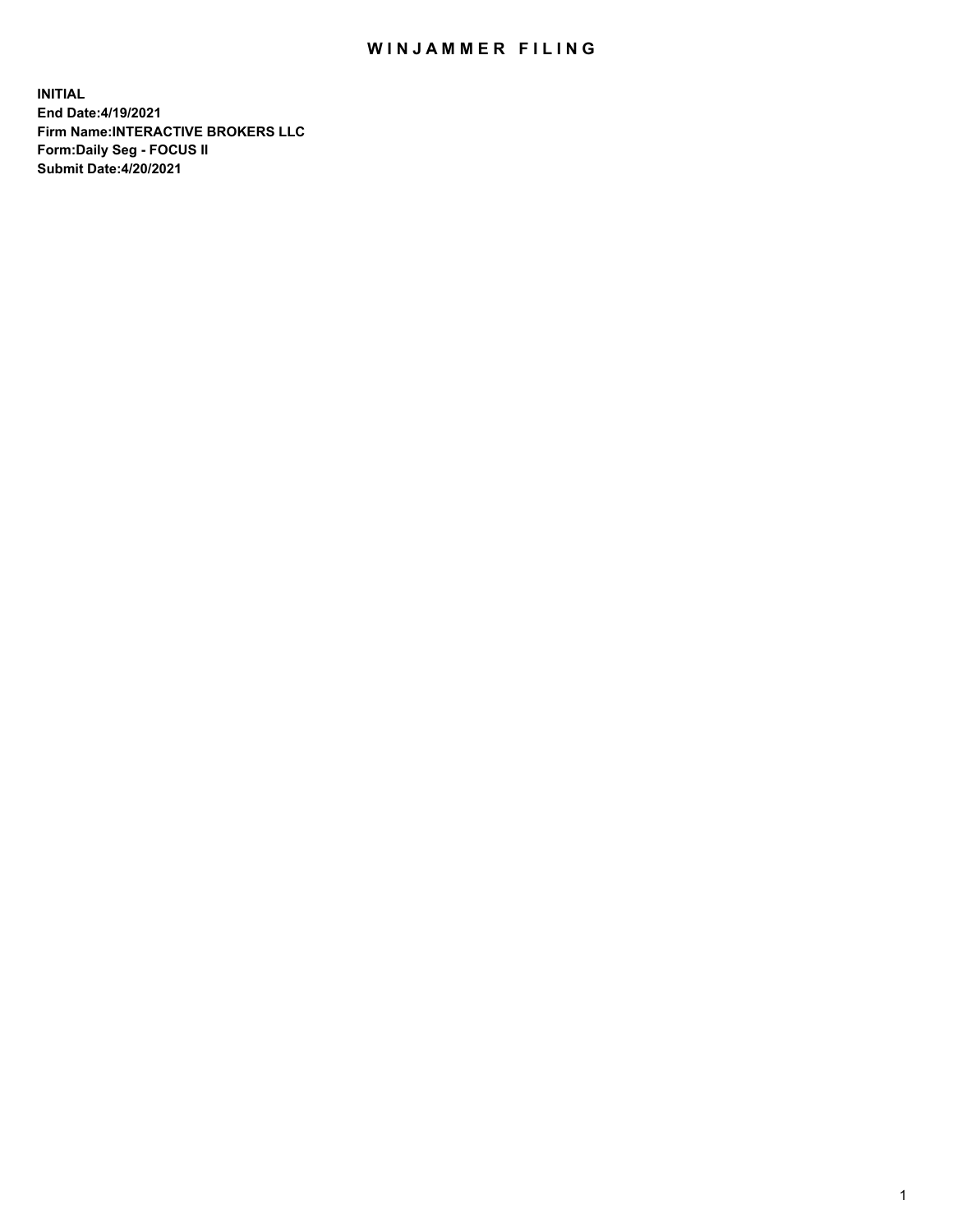**INITIAL End Date:4/19/2021 Firm Name:INTERACTIVE BROKERS LLC Form:Daily Seg - FOCUS II Submit Date:4/20/2021 Daily Segregation - Cover Page**

| Name of Company                                                                                                                                                                                                                                                                                                                | <b>INTERACTIVE BROKERS LLC</b>                                                   |
|--------------------------------------------------------------------------------------------------------------------------------------------------------------------------------------------------------------------------------------------------------------------------------------------------------------------------------|----------------------------------------------------------------------------------|
| <b>Contact Name</b>                                                                                                                                                                                                                                                                                                            | James Menicucci                                                                  |
| <b>Contact Phone Number</b>                                                                                                                                                                                                                                                                                                    | 203-618-8085                                                                     |
| <b>Contact Email Address</b>                                                                                                                                                                                                                                                                                                   | jmenicucci@interactivebrokers.c<br>om                                            |
| FCM's Customer Segregated Funds Residual Interest Target (choose one):<br>a. Minimum dollar amount: ; or<br>b. Minimum percentage of customer segregated funds required:% ; or<br>c. Dollar amount range between: and; or<br>d. Percentage range of customer segregated funds required between:% and%.                         | <u>0</u><br>$\overline{\mathbf{0}}$<br>155,000,000 245,000,000<br>0 <sub>0</sub> |
| FCM's Customer Secured Amount Funds Residual Interest Target (choose one):<br>a. Minimum dollar amount: ; or<br>b. Minimum percentage of customer secured funds required:% ; or<br>c. Dollar amount range between: and; or<br>d. Percentage range of customer secured funds required between:% and%.                           | <u>0</u><br>$\overline{\mathbf{0}}$<br>80,000,000 120,000,000<br>0 <sub>0</sub>  |
| FCM's Cleared Swaps Customer Collateral Residual Interest Target (choose one):<br>a. Minimum dollar amount: ; or<br>b. Minimum percentage of cleared swaps customer collateral required:% ; or<br>c. Dollar amount range between: and; or<br>d. Percentage range of cleared swaps customer collateral required between:% and%. | <u>0</u><br>$\underline{\mathbf{0}}$<br>0 <sub>0</sub><br>0 <sub>0</sub>         |

Attach supporting documents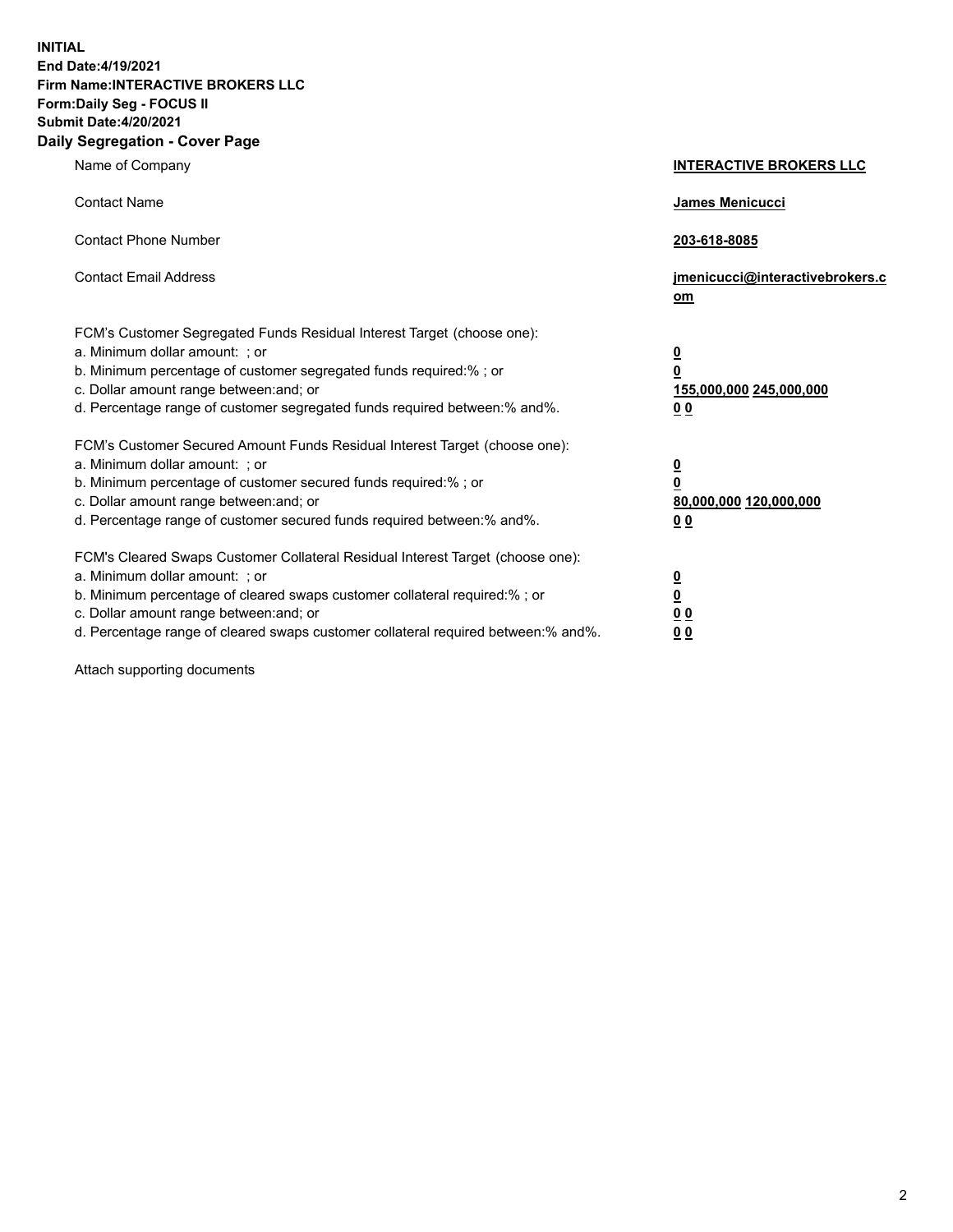**INITIAL End Date:4/19/2021 Firm Name:INTERACTIVE BROKERS LLC Form:Daily Seg - FOCUS II Submit Date:4/20/2021 Daily Segregation - Secured Amounts**

## Foreign Futures and Foreign Options Secured Amounts Amount required to be set aside pursuant to law, rule or regulation of a foreign government or a rule of a self-regulatory organization authorized thereunder **0** [7305] 1. Net ledger balance - Foreign Futures and Foreign Option Trading - All Customers A. Cash **471,891,700** [7315] B. Securities (at market) **0** [7317] 2. Net unrealized profit (loss) in open futures contracts traded on a foreign board of trade **22,757,877** [7325] 3. Exchange traded options a. Market value of open option contracts purchased on a foreign board of trade **94,822** [7335] b. Market value of open contracts granted (sold) on a foreign board of trade **-8,253** [7337] 4. Net equity (deficit) (add lines 1. 2. and 3.) **494,736,146** [7345] 5. Account liquidating to a deficit and account with a debit balances - gross amount **4,426** [7351] Less: amount offset by customer owned securities **0** [7352] **4,426** [7354] 6. Amount required to be set aside as the secured amount - Net Liquidating Equity Method (add lines 4 and 5) **494,740,572** [7355] 7. Greater of amount required to be set aside pursuant to foreign jurisdiction (above) or line 6. **494,740,572** [7360] FUNDS DEPOSITED IN SEPARATE REGULATION 30.7 ACCOUNTS 1. Cash in banks A. Banks located in the United States **67,480,161** [7500] B. Other banks qualified under Regulation 30.7 **0** [7520] **67,480,161** [7530] 2. Securities A. In safekeeping with banks located in the United States **299,994,000** [7540] B. In safekeeping with other banks qualified under Regulation 30.7 **0** [7560] **299,994,000** [7570] 3. Equities with registered futures commission merchants A. Cash **0** [7580] B. Securities **0** [7590] C. Unrealized gain (loss) on open futures contracts **0** [7600] D. Value of long option contracts **0** [7610] E. Value of short option contracts **0** [7615] **0** [7620] 4. Amounts held by clearing organizations of foreign boards of trade A. Cash **0** [7640] B. Securities **0** [7650] C. Amount due to (from) clearing organization - daily variation **0** [7660] D. Value of long option contracts **0** [7670] E. Value of short option contracts **0** [7675] **0** [7680] 5. Amounts held by members of foreign boards of trade A. Cash **231,275,670** [7700] B. Securities **0** [7710] C. Unrealized gain (loss) on open futures contracts **16,788,704** [7720] D. Value of long option contracts **94,822** [7730] E. Value of short option contracts **-8,253** [7735] **248,150,943** [7740] 6. Amounts with other depositories designated by a foreign board of trade **0** [7760] 7. Segregated funds on hand **0** [7765] 8. Total funds in separate section 30.7 accounts **615,625,104** [7770] 9. Excess (deficiency) Set Aside for Secured Amount (subtract line 7 Secured Statement Page 1 from Line 8) **120,884,532** [7380] 10. Management Target Amount for Excess funds in separate section 30.7 accounts **80,000,000** [7780] 11. Excess (deficiency) funds in separate 30.7 accounts over (under) Management Target **40,884,532** [7785]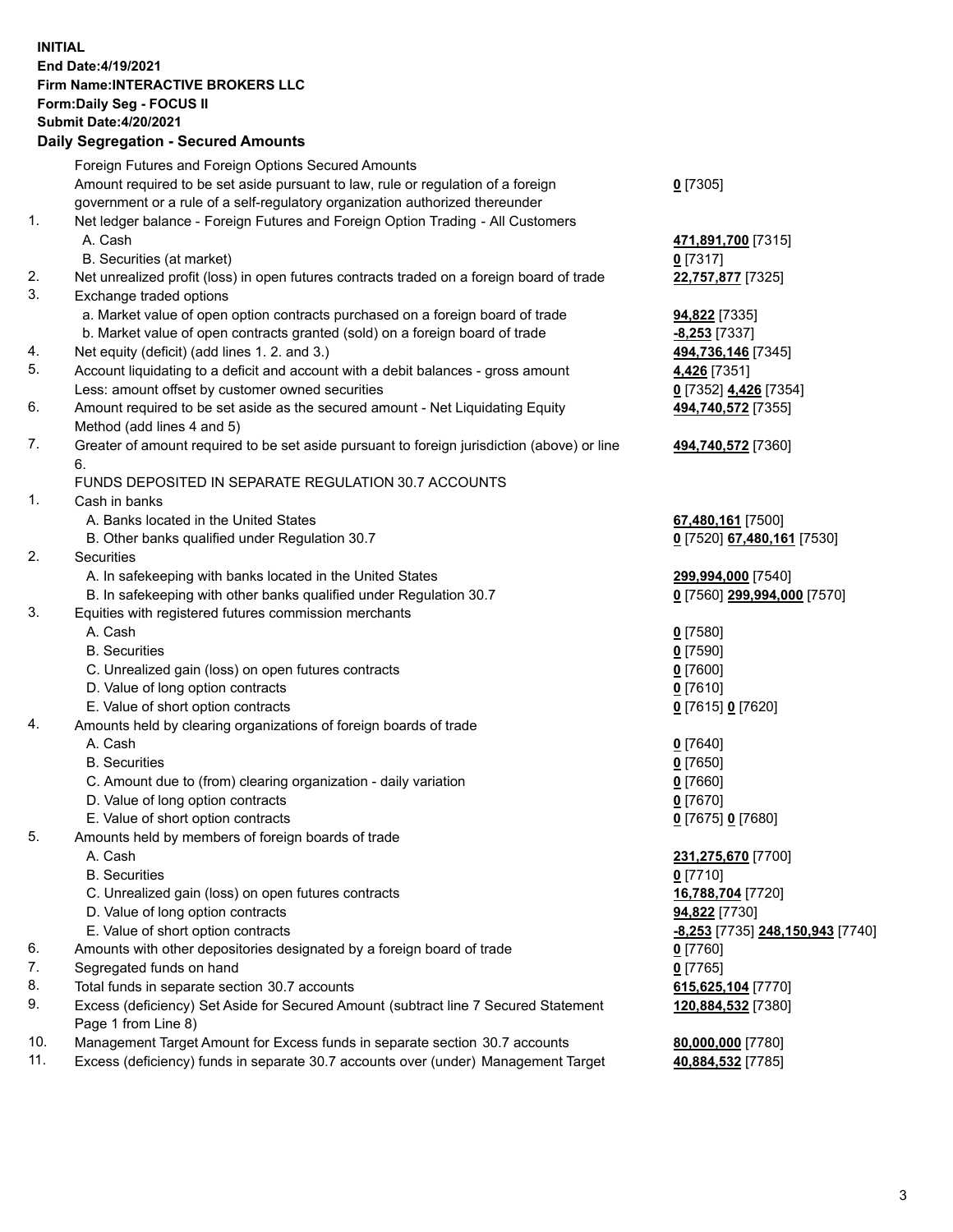**INITIAL End Date:4/19/2021 Firm Name:INTERACTIVE BROKERS LLC Form:Daily Seg - FOCUS II Submit Date:4/20/2021 Daily Segregation - Segregation Statement** SEGREGATION REQUIREMENTS(Section 4d(2) of the CEAct) 1. Net ledger balance A. Cash **6,454,389,665** [7010] B. Securities (at market) **0** [7020] 2. Net unrealized profit (loss) in open futures contracts traded on a contract market **127,276,051** [7030] 3. Exchange traded options A. Add market value of open option contracts purchased on a contract market **288,009,558** [7032] B. Deduct market value of open option contracts granted (sold) on a contract market **-234,746,352** [7033] 4. Net equity (deficit) (add lines 1, 2 and 3) **6,634,928,922** [7040] 5. Accounts liquidating to a deficit and accounts with debit balances - gross amount **1,309,997** [7045] Less: amount offset by customer securities **0** [7047] **1,309,997** [7050] 6. Amount required to be segregated (add lines 4 and 5) **6,636,238,919** [7060] FUNDS IN SEGREGATED ACCOUNTS 7. Deposited in segregated funds bank accounts A. Cash **1,199,659,173** [7070] B. Securities representing investments of customers' funds (at market) **3,200,471,990** [7080] C. Securities held for particular customers or option customers in lieu of cash (at market) **0** [7090] 8. Margins on deposit with derivatives clearing organizations of contract markets A. Cash **1,997,990,958** [7100] B. Securities representing investments of customers' funds (at market) **421,543,983** [7110] C. Securities held for particular customers or option customers in lieu of cash (at market) **0** [7120] 9. Net settlement from (to) derivatives clearing organizations of contract markets **8,416,943** [7130] 10. Exchange traded options A. Value of open long option contracts **287,803,107** [7132] B. Value of open short option contracts **-234,634,933** [7133] 11. Net equities with other FCMs A. Net liquidating equity **0** [7140] B. Securities representing investments of customers' funds (at market) **0** [7160] C. Securities held for particular customers or option customers in lieu of cash (at market) **0** [7170] 12. Segregated funds on hand **0** [7150] 13. Total amount in segregation (add lines 7 through 12) **6,881,251,221** [7180] 14. Excess (deficiency) funds in segregation (subtract line 6 from line 13) **245,012,302** [7190] 15. Management Target Amount for Excess funds in segregation **155,000,000** [7194]

16. Excess (deficiency) funds in segregation over (under) Management Target Amount Excess

**90,012,302** [7198]